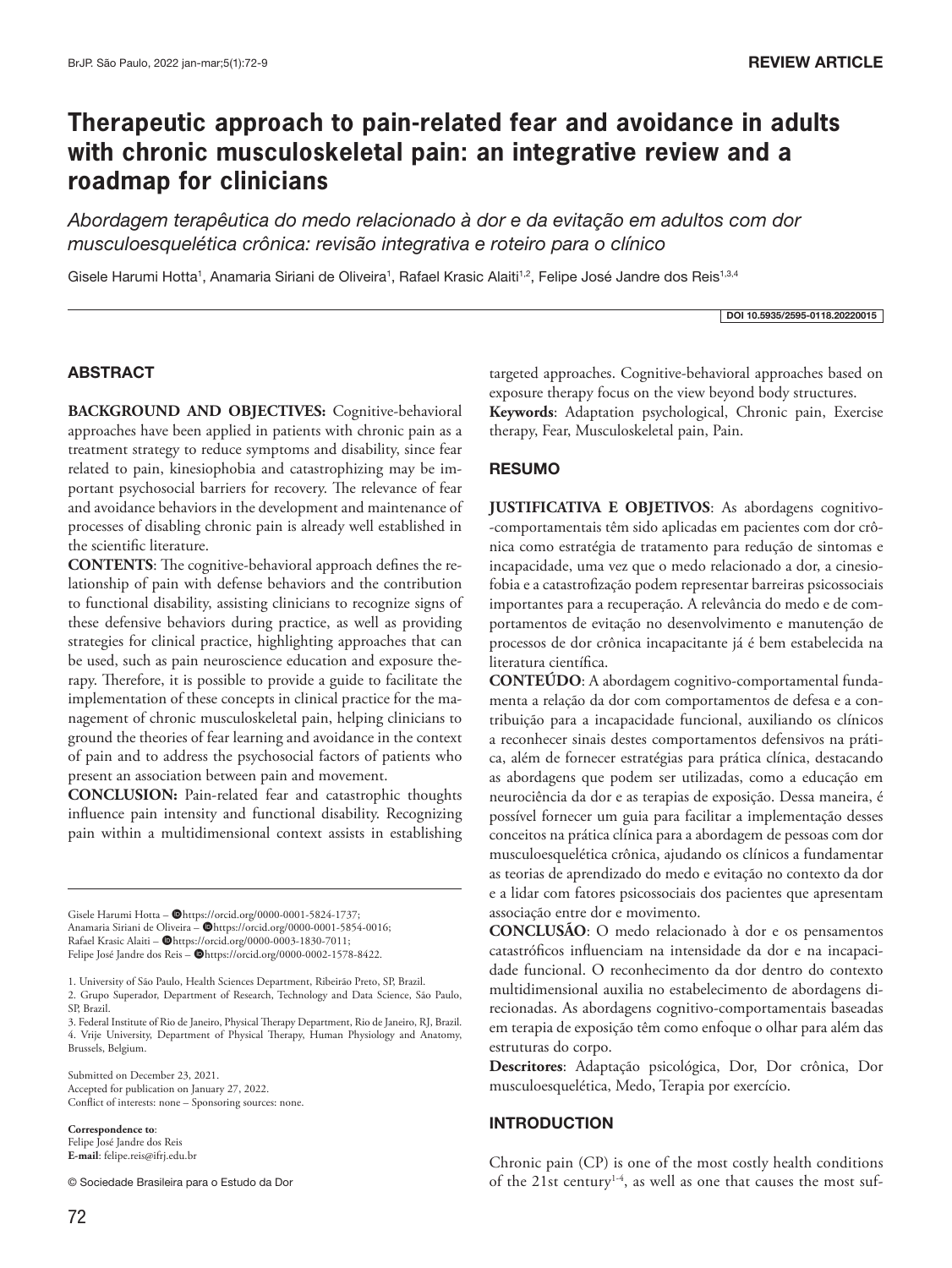fering, being responsible for a negative impact on quality of life (QoL), function, physical and cognitive levels, and associated with disorders of sleep, fatigue, mood and social behavior<sup>5</sup>. According to international recommendations<sup>6</sup>, CP should be considered as a disease in itself, and not a symptom or specific sign of a tissue lesion or clinical condition7 . Considering the different factors related to the development, maintenance and exacerbation of pain, the literature has highlighted the need to recognize the experience of pain within a multidimensional context, integrating biological, psychological, social, environmental and cultural components<sup>8</sup>. This is the only possible manner to establish a broader and multidimensional approach to the individual with pain<sup>9</sup>.

The influence of pain-related fear and catastrophizing thoughts on pain and disability has been highlighted in the literature. The fear-avoidance model is a predominant model that provides explanation for the interaction between pain-related fear and disability<sup>10</sup>. It suggests that pain may be interpreted as a threat to bodily integrity, which may lead people to prioritize pain control, resulting in a vicious cycle involving catastrophizing, hypervigilance, avoidance behavior and, in turn, disuse/ disability/depression and increased pain<sup>10-13</sup>.

The fear and avoidance model has indeed been described as a key model to explain the maintenance of maladaptive behaviors responsible for chronicity and disability in the transition from acute to chronic pain<sup>10</sup>. In this model, pain catastrophizing is conceptualized as an element that is cognitively relevant to interpret the threat value of pain which leads to fear and avoidance behaviors<sup>10</sup>.

Originated in psychology, the cognitive-behavioral approaches have been applied in patients with CP as a treatment strategy for reducing symptoms, since the fear related to pain, kinesiophobia (the irrational fear of performing movements), and catastrophizing can be important psychosocial barriers for recovery14,15. These approaches have been highlighted as effective resources for the treatment of musculoskeletal conditions in the area of musculoskeletal physical therapy precisely because they address multidimensional aspects of pain and consider cognitive and behavioral aspects<sup>14,15</sup>. Recent studies have shown that exposure-based therapy is effective in reducing disability in the treatment CP patients<sup>16-18</sup> and have an excellent cost-effectiveness ratio, suggesting that they should be implemented in clinical practice<sup>19</sup>.

The present study's main objectives are to describe how fear of pain, kinesiophobia and avoidance behaviors may contribute to the perpetuation of pain scenarios and contribute to chronic disability in individuals with persistent pain conditions, as well as to provide theoretical basis for the evaluation and treatment of these conditions in people with chronic musculoskeletal pain.

## FEAR AND AVOIDANCE IN THE CONTEXT OF PAIN

Pain is considered a highly relevant sign because it is an indicator of the organism's integrity. Pain can be associated with the presence of a bodily injuries and, therefore, it is a strong motivator for predictive learning, that is, the ability to identify cues that precede the occurrence of pain which, in turn, favor the individual to engage in defense behaviors, anticipating the threat $12,20$ .

During episodes of pain, people can learn, consciously and unconsciously, to anticipate and try to control situations that are potentially harmful to the body<sup>21</sup>. This process is extremely adaptive, since it helps in the initial protection of the body region in pain and facilitates tissue recovery in cases in which there is, in fact, an associated injury. Nevertheless, this learning mechanism can lead to the development of persistent defense behaviors related to pain, such as fear of pain or fear of pain related to movement and avoidance behaviors<sup>20</sup>.

Therefore, comprehending the basic concepts related to fear learning and the development and maintenance of avoidance behaviors is crucially important to better understand the possible factors associated with disability in individuals with CP, as well as to understand the potential of interventions aimed at reducing pain-related fear and avoidance behaviors in people with chronic musculoskeletal pain.

## LEARNING PAIN-RELATED FEAR AND AVOIDANCE BEHAVIORS

One way in which people with pain can learn to predict harmful and threatening situations is through associative learning or Pavlovian conditioning<sup>22</sup>. In this type of learning, individuals quickly learn to anticipate situations related to pain implicitly by detecting stimuli that precede or occur concomitantly with pain. An example is what happens to individuals with low back pain when they see a box on the floor before they squat to pick it up. In these cases, sensory information or contextual cues, known as conditioned stimuli, that occur before or in conjunction with pain, which would be an unconditioned stimulus, start to trigger responses that previously only occurred in the presence of the unconditioned stimulus, also known as conditioned responses.

Individuals with pain can learn to have fear and other defensive neurophysiological responses such as vocalizations, muscle responses, increased sympathetic activity for contexts and sensory cues that signal possible painful situations through associative learning23–27. Since many musculoskeletal pain conditions are usually perceived during the performance of voluntary movements, people with pain can learn to fear and avoid movements perceived as harmful28-33. Limitation of these movements due to the perceived high risk of tissue damage can become a major source of disability<sup>12,13</sup>.

Associative learning mechanisms allow fear and other defensive responses to occur in new contexts and movements different from the initial situation learned, a process known as stimulus generalization<sup>34,35</sup>. Stimulus generalization<sup>28,34,36</sup> is an adaptive learning process that allows the individual to implicitly extrapolate learning from one context (such as pain in the low back spine when lifting something off the ground) to new stimuli and contexts based on the perceptual similarity of the situations (such as bending down to tie the shoelaces), without the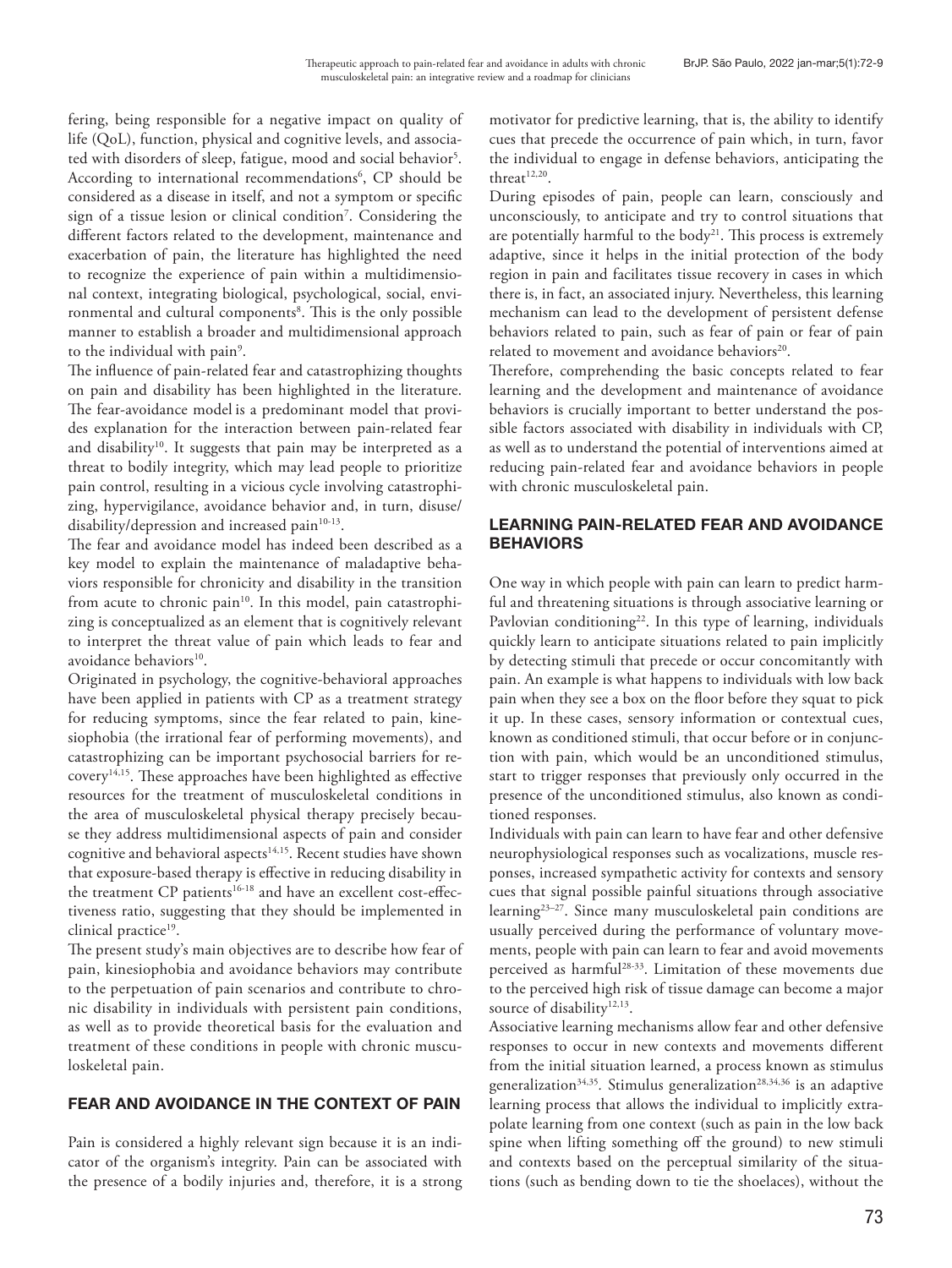need of having experienced pain in that new situation to learn how to defend oneself.

In humans, complex cognitive processes contribute to facilitate generalization to contexts or movements that lack perceptual similarity<sup>35</sup>, but that the individual associates as potentially threatening, for example: a person with low back pain, when picking up a heavy object from the floor, may develop fear of carrying grocery bags. These findings help explain why people with pain often have fear to perform new movements that were never experienced as painful<sup>12,28</sup>.

Another learning mechanism that may occur in individuals with pain is operant conditioning<sup>37,38</sup>, adapted to explain the development and maintenance of defense behaviors<sup>39</sup> by considering the consequence of the behavior as future causes for how the individual tends to act in the future. Also, there are at least three identified manners through which operant conditioning could maintain limiting pain behaviors: direct positive reinforcement, social attention when the person manifests pain- -related behaviors; negative reinforcement, such as avoiding exposure to situations that have been associated with pain; and insufficient positive reinforcement, for "good behaviors" such as lack of pleasure to perform leisure or work activities<sup>40</sup>.

Therefore, although avoidance behaviors are sometimes produced by fear, a potent way to learn avoidance is through the consequence of behaviors performed in an attempt to minimize or control pain, such as avoiding performing a certain movement or task. When pain intensity is reduced by avoiding an activity (avoidance behavior), such behaviors can be maintained in the future even if the person no longer has symptoms when exposed to the context or performs the originally painful movement.

There is a great amount of good quality evidence supporting the validity of the fear and avoidance model in individuals with CP, with several reviews summarizing the current state of evidence<sup>22,23,41</sup>. There are also prospective longitudinal studies showing that fear and avoidance behaviors appear to be important factors during the process of pain chronification, in addition to being associated with chronic disability<sup>42</sup> and time off work<sup>43</sup>. Thus, the presence of fear and avoidance behaviors must be properly assessed and directed interventions to manage these factors in individuals with disabling CP must be considered.

## ASSESSMENT OF PAIN-RELATED FEAR AND AVOI-DANCE BEHAVIORS IN THE CLINICAL CONTEXT

Assessment of fear related to pain or movement and avoidance behaviors in people with chronic musculoskeletal pain must be done according to some key elements: patient history, identification and hierarchization of threatening activities, application of questionnaires, exposure to activities or movements considered threatening, and definition of goals with the patient<sup>9</sup>.

During anamnesis, clinicians must use qualified listening to explore the experience of pain and its impacts on the individual's life. Thus, it is important to practice active listening and verbal and nonverbal communication strategies, avoid arguing and direct confrontation, and assist, without directing the patients to report the pain and its impacts on life from their own perspective<sup>44,45</sup>. This practice can assist the patient's cognitive elaboration and provides indications of factors and contexts associated with the presence of fear and other defense responses, as well as the coping strategies used.

It is important for clinicians to identify activities that are perceived as dangerous. Questions such as *"Are there any activities/ movements that you believe may worsen your condition"? "Are there any activities/movements that you believe may cause some injury to your body"?* and *"Are there any activities/movements that you avoid doing because you consider them to be too dangerous for your body"?* can help the clinician to identify activities that are considered harmful and have come to be avoided.

Besides identifying the activities or movements considered threatening, it is important to establish with the patient a hierarchy of activities perceived as threatening<sup>46</sup>. For this, it is possible to use instruments such as the Photograph Series of Daily Activities (PHODA), a resource based on the presentation of photos to the patient, who should grade them on a scale from zero to 100, according to the perceived injury to the lumbar spine<sup>47</sup>. Other instruments, such as the Pictorial Fear of Activity Scale-Cervical (PFActS-C) and the Avoidance Daily Activities Photo Scale (ADAP-Shoulder)<sup>48</sup>, follow the same principle of PHODA and were developed to evaluate avoidance in patients with cervical and shoulder pain, respectively. However, there are no photo scales developed for all musculoskeletal conditions. For these cases, the clinician can try to identify five to 10 activities by ranking the activities or movements on a scale from zero (perceived as mildly threatening) to 10 (perceived as extremely threatening).

The use of self-administered questionnaires also plays a role in the evaluation of people with pain. A number of questionnaires have been developed to assist in the assessment of pain-related fear and avoidance behaviors, such as the Fear-Avoidance Beliefs Questionnaire (FABQ)<sup>49</sup>, Tampa Scale for Kinesiophobia<sup>50</sup>, Pain Catastrophizing Scale (PCS)<sup>51</sup> and Fear of Pain Questionnaire (FOPQ)<sup>52</sup>. Although they provide quantitative measures that help to identify patients at higher risk of poor prognosis, these instruments do not explore the individuality of factors associated with fear in CP patients, such as dysfunctional beliefs about pain.

To do so, it is necessary to associate these instruments with therapeutic communication strategies through open-ended questions such as "What do you believe is happening with the involved body part"? followed by restatements such as "It seems that although you have stopped doing exercises to protect your involved body part, you always show improvement of symptoms after practicing them?" and a summary of what has been said by the patient such as "from what I have understood so far, your pain started when [paraphrase the patient's report"]?. It should be noted that the assessment of maladaptive behaviors of a person with pain may not be fully revealed in the anamnesis or even after applying the scales. People with pain may say that they have no fear or avoidance of certain activities, but they may manifest defense behaviors when exposed to them<sup>53–</sup>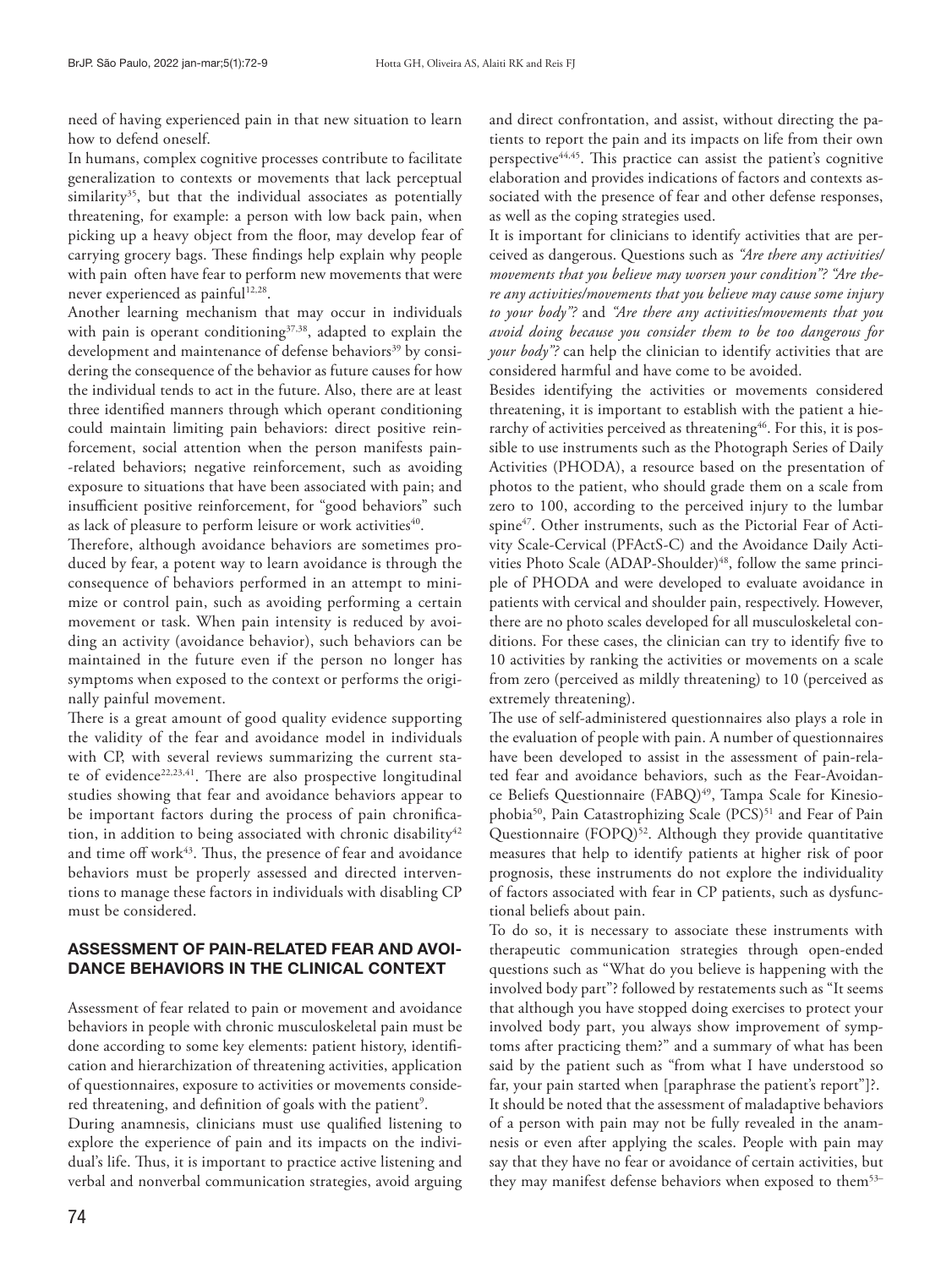55. Therefore, these avoidance behaviors and defense responses may arise only during exposure to the feared movements and activities in the behavioral assessment<sup>53</sup>.

For example, it is possible that a patient presents increased sympathetic activity, observed by increased respiratory rate, increased sweating, or even measured by heart rate, or increased muscle contraction in the location of pain, causing increased stiffness and decreased movement execution speed<sup>56</sup> when asked to perform an activity, such as climbing a ladder, or a movement, such as bending the spine, that are considered threatening, even if the patient said he was not afraid to do it.

After identifying the main factors associated with fear and avoidance behavior, the clinician should set achievable goals with the patient. One of the ways to do that might be to ask the patient which activities or movements on the ranking list they would like to recover first or those that contribute most to their disability. This step is important for the clinician and patient to adjust expectations and work together on functional recovery. Table 1 presents some characteristics that indicate maladaptive beliefs and behaviors that may be identified during the assessment of people with chronic musculoskeletal pain.

## EDUCATION AND EXPOSURE THERAPY

Treatment of patients with fear of movements/activities or avoidance behaviors is aimed at decreasing the threat value of pain and functional disability. To achieve these goals, the pain neuroscience education (PNE) and movement/activity exposure methods will be introduced, hereafter referred to simply as exposure therapy.

Different terms have been used in the literature to describe pain education for patients. The most frequent alternative terms are pain neuroscience education<sup>57</sup>, pain biology education<sup>58</sup>, pain neurophysiology education<sup>59</sup>, and therapeutic neuroscience education<sup>60</sup>. PNE can best be described as one or more educational sessions that describe the neurobiology, the neurophysiology of pain, and the processing of pain by the nervous system<sup>61</sup>. PNE aims to provide more details about the neurophysiology of pain, such as peripheral receptors, peripheral and

central sensitization, synaptic activity, pain modulation, and brain processing, considering the multifactorial aspects of the experience of pain<sup>61</sup>.

The preparatory phase for exposure therapy should ensure the patient's safety when exposed to movements or activities perceived as threatening. This can be initially achieved with PNE, with the objective of preventing maladaptive responses generated by inadequate beliefs about pain. PNE has been used in CP conditions to decrease the threat value produced by the association between pain and tissue injury and, consequently, improve the patient's knowledge and favor changes in behavior<sup>62</sup>.

In a systematic review including studies with patients with chronic musculoskeletal pain, the results showed reduction of pain intensity, disability, pain catastrophizing, and kinesiophobia in the short and medium term<sup>63</sup>. However, the results showed greater effects for short-term pain, medium-term disability, and short and medium-term pain catastrophizing if PNE was combined with other interventions such as exercises<sup>63</sup>. Thus, the use of PNE in isolation in people with chronic musculoskeletal pain is not recommended, but should be combined with exposure therapies. The different exposure therapies had their origins in psychological therapies and have been adapted for the context of pain and exercise (Table 2) $64$ .

The exposure therapies applied to people with chronic musculoskeletal pain aim at decreasing the disability associated with pain through the inhibition of conditioned responses acquired by the association between the conditioned stimulus, such as activity/movement, and the unconditioned stimulus, such as pain through extinction or deconditioning<sup>15,19,65</sup>. In extinction, when the conditioned stimuli are no longer associated with the unconditioned stimulus and the individuals notice that they no longer feel pain when performing a certain movement/activity, the conditioned responses tend to stop occurring<sup>20</sup>.

In deconditioning, the response acquired by the association between the conditioned stimulus and the unconditioned stimulus is paired with a new unconditioned stimulus of opposite valence, for example, a pleasant sensation, such as that coming from a ludic activity, in order to not only reduce the conditioned responses, such as fear, but also to change the affective valence of the original movement or context<sup>20</sup>.

| Characteristics                           | Description                                                                                                                                                                                  |
|-------------------------------------------|----------------------------------------------------------------------------------------------------------------------------------------------------------------------------------------------|
| Overestimation                            | The patient exaggerates the probability of a negative outcome and the severity of that outcome (overestimation of<br>cost).                                                                  |
| Intolerance to uncer-<br>tainty           | The patient is uncomfortable with the uncertainty of the outcome when exposing themselves to activities and<br>movements, even if the possibility of the negative event occurring is remote. |
| Low coping capacity                       | The patient believes he or she would not be able to tolerate or cope with threatening stimuli.                                                                                               |
| Beliefs about pain                        | Exaggerating the significance of pain and the need to control it before exposure to any activity.                                                                                            |
| Selective attention                       | The patient's focus is directed only to the pain.                                                                                                                                            |
| Selective memory and<br>confirmation bias | The patient has a tendency to selectively recall events that reinforce their beliefs regarding pain, movement, and<br>activity.                                                              |
| Safety behaviors (Avoi-<br>dance)         | The patient seeks to adopt behaviors designed to prevent unfavorable outcomes that somehow prevent them<br>from being confronted with their maladaptive threat beliefs.                      |
|                                           |                                                                                                                                                                                              |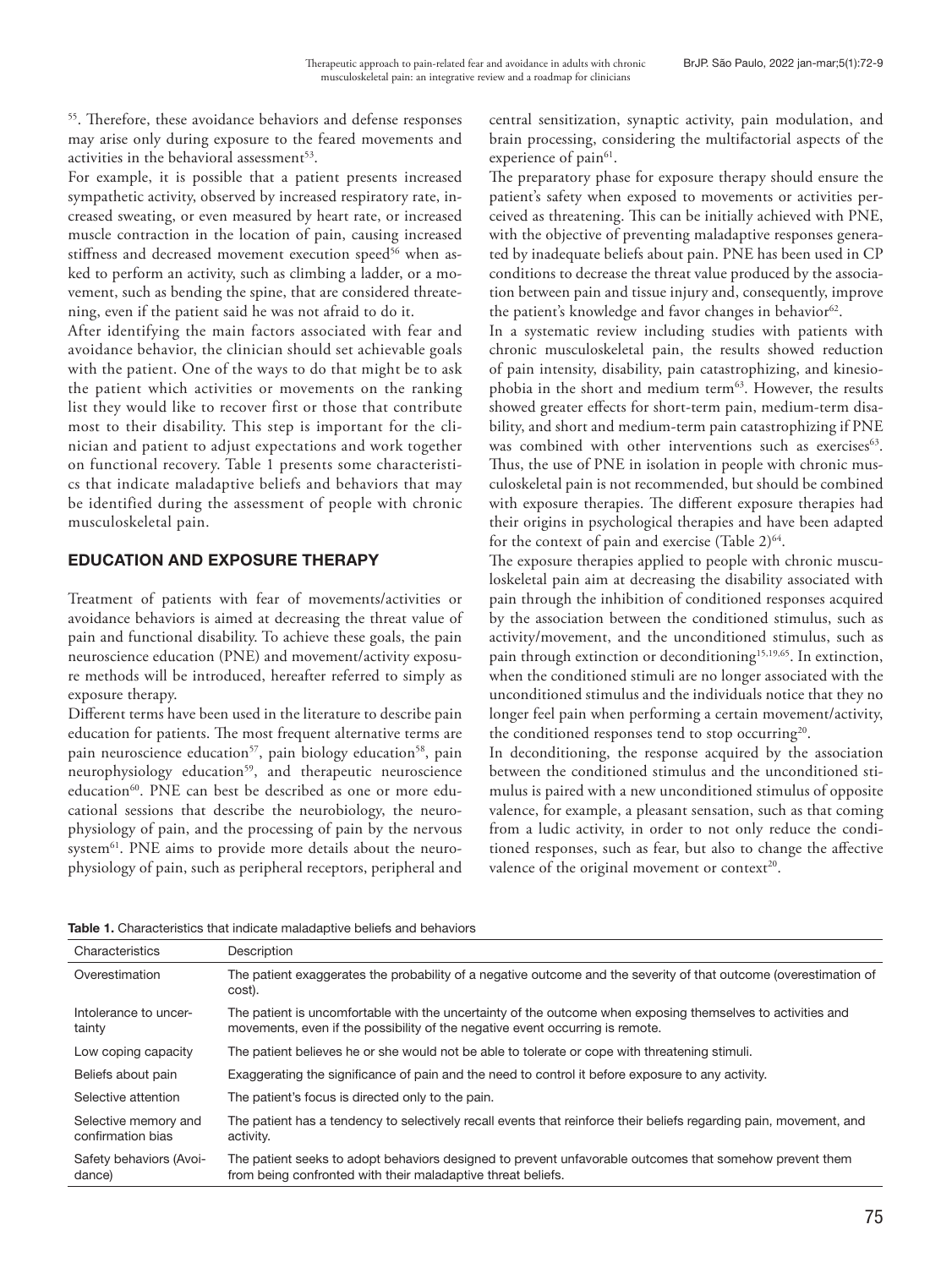| <b>Exposure Therapy</b>               | Definition and grading                                                                                                                                                                                                                                                                                                                                                                                                                                                                                                                                                                                                                                                                                 |
|---------------------------------------|--------------------------------------------------------------------------------------------------------------------------------------------------------------------------------------------------------------------------------------------------------------------------------------------------------------------------------------------------------------------------------------------------------------------------------------------------------------------------------------------------------------------------------------------------------------------------------------------------------------------------------------------------------------------------------------------------------|
| In vivo exposure                      | Directly confronting the threatening situation (feared movement or activity in reality).<br>Example: the person who considers climbing a ladder to be a threatening activity can be instructed to climb<br>a ladder.                                                                                                                                                                                                                                                                                                                                                                                                                                                                                   |
| Exposure through imagina-<br>tion     | Vividly imagining the threatening situation or activity.<br>Example: a person who has been injured in a sports activity, and is now afraid to do the same activity, can be<br>asked to recall/imagine the activity in a safe situation.                                                                                                                                                                                                                                                                                                                                                                                                                                                                |
| Exposure through virtual<br>reality   | Virtual reality technology can be used as a form of immersion, but also when in vivo exposure is not the best<br>option.                                                                                                                                                                                                                                                                                                                                                                                                                                                                                                                                                                               |
| Graded activity or operant<br>therapy | The clinician establishes feasible goals and specific behaviors with the patient, seeking a gradual return to<br>activity.<br>It consists of three phases: measuring functional capacity, education, and providing a submaximal exercise<br>program that is gradually increased.                                                                                                                                                                                                                                                                                                                                                                                                                       |
| Graded exposure                       | The clinician helps the patient to identify a hierarchy of threatening movements/activities according to diffi-<br>culty. Exposure begins with the mildest activities and progresses to moderately difficult, and finally the most<br>difficult.                                                                                                                                                                                                                                                                                                                                                                                                                                                       |
| Cognition-targeted                    | The principles of this therapy include: (1) all exercises should be performed on a time contingent<br>("perform this exercise 10 times, regardless of pain") rather than pain-related contingent ("stop or adjust<br>the exercise when you feel pain"); (2) goal setting is done with the patient, focusing on functionality<br>rather than pain relief; (3) the clinician should continually evaluate and challenge the patient's beliefs<br>and perceptions about pain and the predicted outcome of each exercise to change negative beliefs<br>into positive ones; (4) exercises should be individually tailored and progressed gradually from least<br>threatening to most threatening or complex. |
| Flooding                              | Use the threat hierarchy of activities to start exposure with the most difficult tasks.                                                                                                                                                                                                                                                                                                                                                                                                                                                                                                                                                                                                                |
| Systematic desensitization            | The exposure can be combined with relaxation exercises to make patients apprehend the possibility of con-<br>trol over the activities that are considered threatening.                                                                                                                                                                                                                                                                                                                                                                                                                                                                                                                                 |

#### Table 2. Activity or movement exposure therapies

In this way, the individuals stop presenting fear and other defensive responses when performing these activities or movements, as their expectations about pain become less threatening, consequently reducing or eliminating the avoidance behaviors that were maintained by negative reinforcement. These mechanisms help patients to have a less threatening perception of the previously feared movement and to minimize possible avoidance behaviors.

The manner through which exposure therapy will be performed depends on the nature of the musculoskeletal pain patient's threat perception, as well as their goals and objectives for treatment. Hence, when applying exercise exposure therapies, clinicians should use the hierarchy of activities/movements and the goals obtained during the assessment. Once the activity hierarchy is established, it is important for the clinician to evaluate the level of tissue sensitivity/irritability before choosing one of the exposure approaches, avoiding unnecessary exacerbation of symptoms in cases of hypersensitivity to pain.

Although patients can begin by confronting moderately threatening stimuli and gradually progress to more difficult situations, the order of this exposure may vary. Exposure can occur through imagination or through virtual reality when the threatening stimulus involves the impossibility of movement or even when the activity is impossible to be reproduced in the context of the clinical setting.

During exposure approaches, the clinician needs to help the patient to have a less threatening experience through behavioral experiments, such as helping the patient to perform the painful movement more relaxed, followed by a reassessment of the sensations, thoughts, and emotions experienced during each

behavioral experiment, using questions such as "What did you feel during the movement"? or "Does doing this movement in a more relaxed manner generates a different sensation"? and by performing new exposures in different ways, such as gradually progressing the task to something that is closer to the patient's needs and goals. In any case, the objective of exposure is to engage the patient in the threatening stimulus in a systematic way, decreasing the strategies that seek defense and security, so that the patient can learn that the negative outcome of performing the movement/activity is not as likely or as severe as anticipated and that the symptoms are safe and manageable, regardless of their intensity or duration.

Each exposure cycle ends when the patient's expectations regarding the threat or intolerability of the stimulus have been contradicted to the maximum extent possible. Learning is focused on whether or not the expected negative outcome occurred, and how manageable and tolerable the patient's pain control was in relation to the activity. In some cases, this will require that exposures be prolonged and repeated several times and in different ways and contexts.

When the practice of exposure ends, patients are aided to further consolidate the newly acquired information by discussing what they learned during the experience. "*Have your fears come true?", "Were the feelings toward the activity/movement tolerable?", "What surprised you about going through the exposure"?* Patients are also assisted to recognize that regardless of how fearful they felt and how long those feelings persisted, they were able to get through the experience. Table 3 presents the steps for implementing exercise exposure strategies in clinical practice.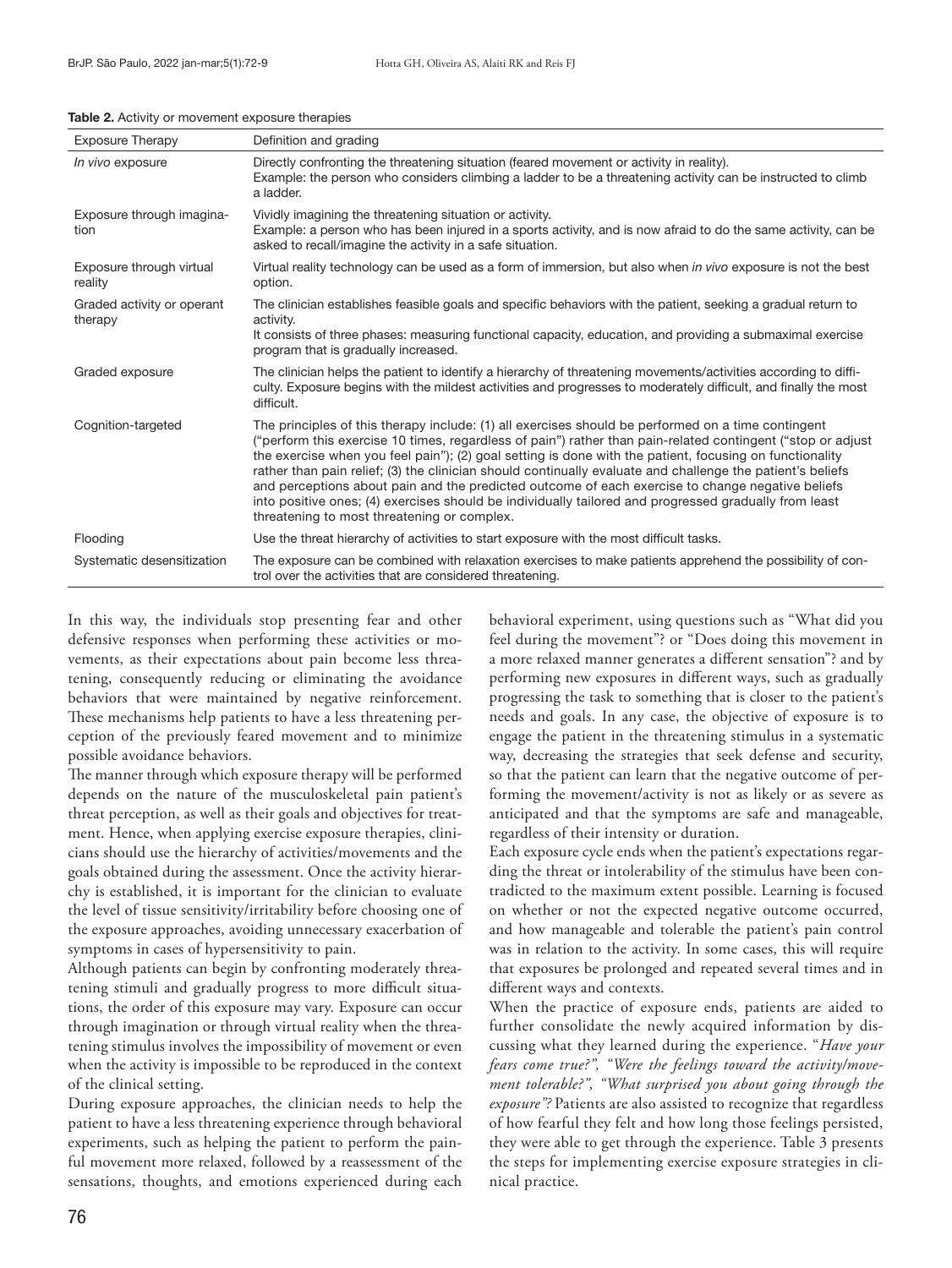#### Table 3. Assessment and exposure therapies in practice

| Qualified listening.<br>Clinical history<br>Use verbal and non-verbal communication strategies.<br>Consider pain as a multidimensional experience.<br>Identification and<br>Identify activities/movements perceived to cause injury.<br>hierarchization<br>Use open-ended questions.<br>of activities<br>"Are there any activities/movements that you believe may worsen your condition"?<br>and movements<br>"Are there any activities/movements that you believe may cause some injury to your body"?<br>"Are there any activities/movements that you avoid doing because you consider them to be too dangerous for your<br>body"?<br>Use standardized scales.<br>Photograph Series of Daily Activities (PHODA)<br>Pictorial Fear of Activity Scale-Cervical (PFActS-C)<br>Avoidance Daily Activities Photo Scale (ADAP-Shoulder)<br>Hierarchization<br>Threat perception: Use a scale from zero (perceived as mildly threatening) to 10 (perceived as extremely<br>threatening)<br>Avoidance: Use a scale of 0 (I do not avoid) to 10 (I completely avoid)<br>Exposure to activities or<br>Expose patient to feared activities and movements.<br>movements<br>Observe physiological defense responses such as increased sweating and respiratory rate.<br>considered threatening<br>Observe motor defense responses such as quality of movement.<br>Setting goals<br>Establish achievable goals.<br>Identify the activities or movements which the patient considers most important and are limited by fear.<br>Therapeutic approach<br>Pain education<br>Reduce maladaptive beliefs that increase the pain threat value and defense behaviors.<br>Introduce concepts about the neuroscience of pain: neurons, nociception and pain, pathways, pain processing in<br>the brain, central and peripheral sensitization.<br>Introduce how other factors influence pain: sleep, diet, inactivity.<br>Define the activity or mo-<br>Therapist and patient select a movement or activity from the hierarchy considering scores from zero to 4 (mildly<br>vement that will be the<br>threatening), 5 to 7 (moderately threatening), and above 7 (highly threatening).<br>target of the exposure<br>Choose the method and<br>Described in table 2<br>grading of exposure<br>The choice of method and grading depends on the patient and there are different recommendations for progression.<br>Evaluate how the patient<br>"Are you feeling safe to exercise"?<br>"What do you think will happen when you do this exercise"?<br>is feeling during the ex-<br>posure and challenge<br>"Do you think your fear regarding this activity was really necessary"?<br>maladaptive beliefs<br>"Your body may be feeling pain because you are no longer used to performing these movements"<br>Provide safety cues<br>"Feeling pain does not mean that your lesion is getting worse"<br>"Exercise is important to activate circuits that inhibit pain in our body<br>"We are doing a safe activity. Realize that if your pain increases during exercise, you may be able to manage it<br>"Have your fears come true"?<br>Evaluate the experience<br>"Were the feelings toward the activity/movement tolerable"?<br>"What surprised you about going through the exposure"? | Assessment |  |
|--------------------------------------------------------------------------------------------------------------------------------------------------------------------------------------------------------------------------------------------------------------------------------------------------------------------------------------------------------------------------------------------------------------------------------------------------------------------------------------------------------------------------------------------------------------------------------------------------------------------------------------------------------------------------------------------------------------------------------------------------------------------------------------------------------------------------------------------------------------------------------------------------------------------------------------------------------------------------------------------------------------------------------------------------------------------------------------------------------------------------------------------------------------------------------------------------------------------------------------------------------------------------------------------------------------------------------------------------------------------------------------------------------------------------------------------------------------------------------------------------------------------------------------------------------------------------------------------------------------------------------------------------------------------------------------------------------------------------------------------------------------------------------------------------------------------------------------------------------------------------------------------------------------------------------------------------------------------------------------------------------------------------------------------------------------------------------------------------------------------------------------------------------------------------------------------------------------------------------------------------------------------------------------------------------------------------------------------------------------------------------------------------------------------------------------------------------------------------------------------------------------------------------------------------------------------------------------------------------------------------------------------------------------------------------------------------------------------------------------------------------------------------------------------------------------------------------------------------------------------------------------------------------------------------------------------------------------------------------------------------------------------------------------------------------------------------------------------------------------------------------------------------------------------------------------------------------------------------------------------------------------|------------|--|
|                                                                                                                                                                                                                                                                                                                                                                                                                                                                                                                                                                                                                                                                                                                                                                                                                                                                                                                                                                                                                                                                                                                                                                                                                                                                                                                                                                                                                                                                                                                                                                                                                                                                                                                                                                                                                                                                                                                                                                                                                                                                                                                                                                                                                                                                                                                                                                                                                                                                                                                                                                                                                                                                                                                                                                                                                                                                                                                                                                                                                                                                                                                                                                                                                                                              |            |  |
|                                                                                                                                                                                                                                                                                                                                                                                                                                                                                                                                                                                                                                                                                                                                                                                                                                                                                                                                                                                                                                                                                                                                                                                                                                                                                                                                                                                                                                                                                                                                                                                                                                                                                                                                                                                                                                                                                                                                                                                                                                                                                                                                                                                                                                                                                                                                                                                                                                                                                                                                                                                                                                                                                                                                                                                                                                                                                                                                                                                                                                                                                                                                                                                                                                                              |            |  |
|                                                                                                                                                                                                                                                                                                                                                                                                                                                                                                                                                                                                                                                                                                                                                                                                                                                                                                                                                                                                                                                                                                                                                                                                                                                                                                                                                                                                                                                                                                                                                                                                                                                                                                                                                                                                                                                                                                                                                                                                                                                                                                                                                                                                                                                                                                                                                                                                                                                                                                                                                                                                                                                                                                                                                                                                                                                                                                                                                                                                                                                                                                                                                                                                                                                              |            |  |
|                                                                                                                                                                                                                                                                                                                                                                                                                                                                                                                                                                                                                                                                                                                                                                                                                                                                                                                                                                                                                                                                                                                                                                                                                                                                                                                                                                                                                                                                                                                                                                                                                                                                                                                                                                                                                                                                                                                                                                                                                                                                                                                                                                                                                                                                                                                                                                                                                                                                                                                                                                                                                                                                                                                                                                                                                                                                                                                                                                                                                                                                                                                                                                                                                                                              |            |  |
|                                                                                                                                                                                                                                                                                                                                                                                                                                                                                                                                                                                                                                                                                                                                                                                                                                                                                                                                                                                                                                                                                                                                                                                                                                                                                                                                                                                                                                                                                                                                                                                                                                                                                                                                                                                                                                                                                                                                                                                                                                                                                                                                                                                                                                                                                                                                                                                                                                                                                                                                                                                                                                                                                                                                                                                                                                                                                                                                                                                                                                                                                                                                                                                                                                                              |            |  |
|                                                                                                                                                                                                                                                                                                                                                                                                                                                                                                                                                                                                                                                                                                                                                                                                                                                                                                                                                                                                                                                                                                                                                                                                                                                                                                                                                                                                                                                                                                                                                                                                                                                                                                                                                                                                                                                                                                                                                                                                                                                                                                                                                                                                                                                                                                                                                                                                                                                                                                                                                                                                                                                                                                                                                                                                                                                                                                                                                                                                                                                                                                                                                                                                                                                              |            |  |
|                                                                                                                                                                                                                                                                                                                                                                                                                                                                                                                                                                                                                                                                                                                                                                                                                                                                                                                                                                                                                                                                                                                                                                                                                                                                                                                                                                                                                                                                                                                                                                                                                                                                                                                                                                                                                                                                                                                                                                                                                                                                                                                                                                                                                                                                                                                                                                                                                                                                                                                                                                                                                                                                                                                                                                                                                                                                                                                                                                                                                                                                                                                                                                                                                                                              |            |  |
|                                                                                                                                                                                                                                                                                                                                                                                                                                                                                                                                                                                                                                                                                                                                                                                                                                                                                                                                                                                                                                                                                                                                                                                                                                                                                                                                                                                                                                                                                                                                                                                                                                                                                                                                                                                                                                                                                                                                                                                                                                                                                                                                                                                                                                                                                                                                                                                                                                                                                                                                                                                                                                                                                                                                                                                                                                                                                                                                                                                                                                                                                                                                                                                                                                                              |            |  |
|                                                                                                                                                                                                                                                                                                                                                                                                                                                                                                                                                                                                                                                                                                                                                                                                                                                                                                                                                                                                                                                                                                                                                                                                                                                                                                                                                                                                                                                                                                                                                                                                                                                                                                                                                                                                                                                                                                                                                                                                                                                                                                                                                                                                                                                                                                                                                                                                                                                                                                                                                                                                                                                                                                                                                                                                                                                                                                                                                                                                                                                                                                                                                                                                                                                              |            |  |
|                                                                                                                                                                                                                                                                                                                                                                                                                                                                                                                                                                                                                                                                                                                                                                                                                                                                                                                                                                                                                                                                                                                                                                                                                                                                                                                                                                                                                                                                                                                                                                                                                                                                                                                                                                                                                                                                                                                                                                                                                                                                                                                                                                                                                                                                                                                                                                                                                                                                                                                                                                                                                                                                                                                                                                                                                                                                                                                                                                                                                                                                                                                                                                                                                                                              |            |  |
|                                                                                                                                                                                                                                                                                                                                                                                                                                                                                                                                                                                                                                                                                                                                                                                                                                                                                                                                                                                                                                                                                                                                                                                                                                                                                                                                                                                                                                                                                                                                                                                                                                                                                                                                                                                                                                                                                                                                                                                                                                                                                                                                                                                                                                                                                                                                                                                                                                                                                                                                                                                                                                                                                                                                                                                                                                                                                                                                                                                                                                                                                                                                                                                                                                                              |            |  |
| Provide information<br>"It is common for some people who do not exercise to feel pain the next day. This does not mean that your pain<br>has gotten worse"<br>about adverse events<br>"If your pain increases the next day, do lighter exercises in order to allow recovery"                                                                                                                                                                                                                                                                                                                                                                                                                                                                                                                                                                                                                                                                                                                                                                                                                                                                                                                                                                                                                                                                                                                                                                                                                                                                                                                                                                                                                                                                                                                                                                                                                                                                                                                                                                                                                                                                                                                                                                                                                                                                                                                                                                                                                                                                                                                                                                                                                                                                                                                                                                                                                                                                                                                                                                                                                                                                                                                                                                                 |            |  |
| Value the gains<br>Recognize, highlight, and value the patient's gains.                                                                                                                                                                                                                                                                                                                                                                                                                                                                                                                                                                                                                                                                                                                                                                                                                                                                                                                                                                                                                                                                                                                                                                                                                                                                                                                                                                                                                                                                                                                                                                                                                                                                                                                                                                                                                                                                                                                                                                                                                                                                                                                                                                                                                                                                                                                                                                                                                                                                                                                                                                                                                                                                                                                                                                                                                                                                                                                                                                                                                                                                                                                                                                                      |            |  |

## **CONCLUSION**

The relevance of fear and avoidance behaviors in the development and maintenance of disabling CP processes is already well established in the scientific literature. Clinicians need to recognize signs of these defensive behaviors in practice, as well as to comprehend how to address them. This article presented a theoretical framework about the association of pain with defense behaviors and the contribution to functional disability, highlighting approaches that can be used in clinical practice, such as PNE and exposure therapy, providing a guide to facilitate the implementation of these concepts in clinical practice for the approach of people with chronic musculoskeletal pain.

## AUTHORS' CONTRIBUTIONS

### **Gisele Harumi Hotta**

Preparation of the original **Anamaria Siriani de Oliveira**  Project Management, Methodology, Supervision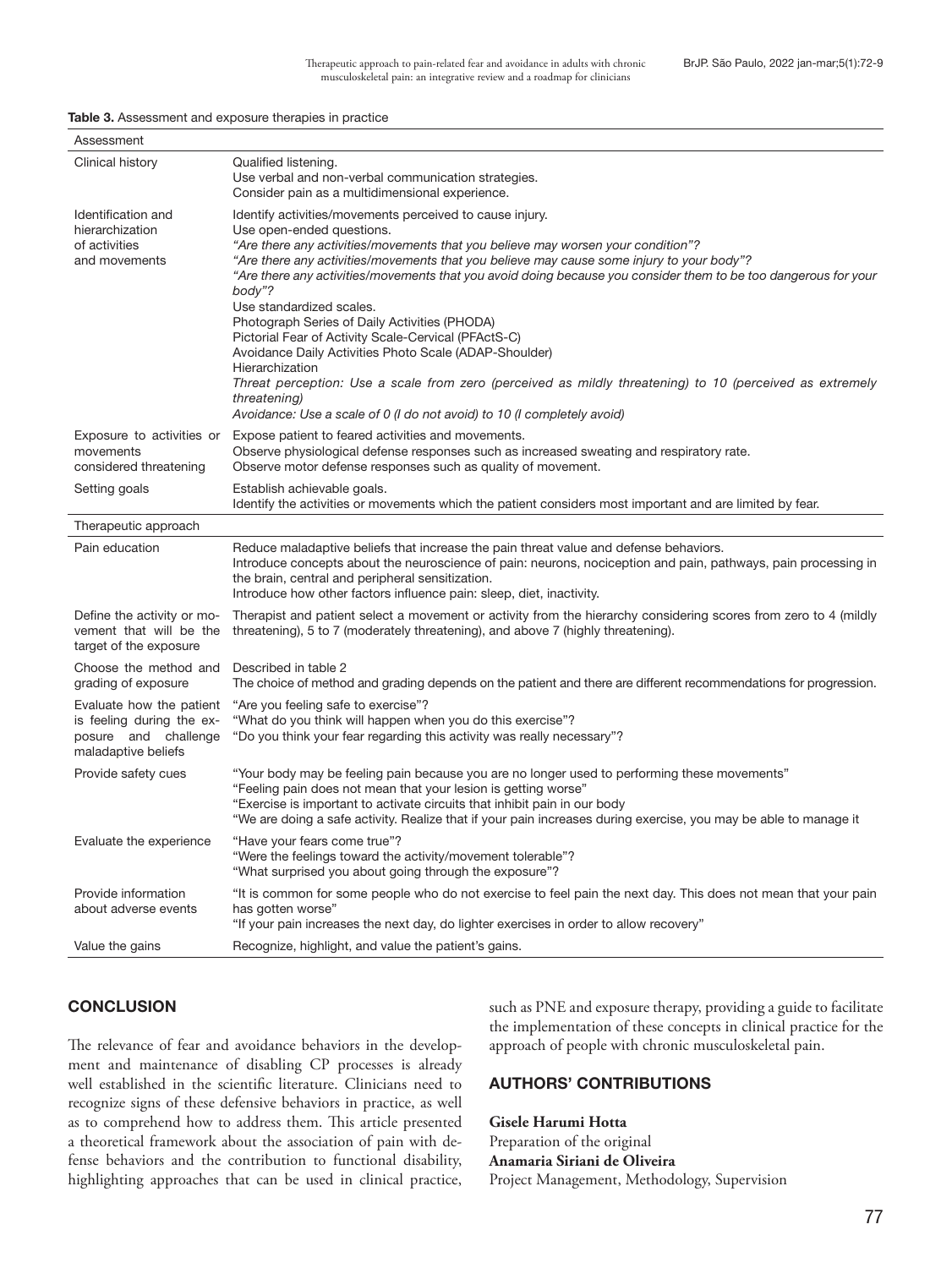### **Rafael Krasic Alaiti**

Preparation of the original, Writing - Review and Editing **Felipe José Jandre dos Reis** 

Project Management, Methodology, Writing - Review and Editing, Supervision

### **REFERENCES**

- Reid KJ, Harker J, Bala MM, Truyers C, Kellen E, Bekkering GE, et al. Epidemiology of chronic non-cancer pain in Europe: Narrative review of prevalence, pain treatments and pain impact. Curr Med Res Opin. 2011;27(2):449-62.
- 2. Jackson T, Thomas S, Stabile V, Shotwell M, Han X, McQueen K. A systematic review and meta-analysis of the global burden of chronic pain without clear etiology in lowand middle-income countries: trends in heterogeneous data and a proposal for new assessment methods. Anesth Analg. 2016;123(3):739-48.
- Briggs AM, Cross MJ, Hoy DG, Sànchez-Riera L, Blyth FM, Woolf AD, et al. Musculoskeletal health conditions represent a global threat to healthy aging: a report for the 2015 World Health Organization World Report on Ageing and Health. Gerontologist. 2016;56(Suppl2):S243-55.
- 4. Vos T, Allen C, Arora M, Barber RM, Bhutta ZA, Brown A, et al. Global, regional, and national incidence, prevalence, and years lived with disability for 310 diseases and injuries, 1990–2015: a systematic analysis for the Global Burden of Disease Study 2015. Lancet. 2016;388(10053):1545-602. Available from: https://linkinghub.elsevier.com/retrieve/pii/S0140673616316786
- 5. Phillips CJ. The cost and burden of chronic pain. Rev Pain. 2009;3(1):2-5.<br>6. Treede RD. Rief W. Barke A. Aziz O. Bennert MI. Benoliel R. et al. A classi
- 6. Treede RD, Rief W, Barke A, Aziz Q, Bennett MI, Benoliel R, et al. A classification of chronic pain for ICD-11. Pain. 2015;156(6):1003-7.
- 7. Treede RD, Rief W, Barke A, Aziz Q, Bennett MI, Benoliel R, et al. Chronic pain as a symptom or a disease. Pain. 2019;160(1):19-27.
- 8. Ampiah PK, Hendrick P, Moffatt F, Ahenkorah J. Operationalisation of a biopsychosocial approach for the non-pharmacological management of patients with chronic musculoskeletal pain in low- and middle-income countries: a systematic review. Musculoskeletal Care. 2020;18(3):227-44.
- 9. Asmundson GJG, Vlaeyen JWS, Crombez G. Understanding and treating fear of pain. 2004.
- 10. Vlaeyen JWS, Crombez G, Linton SJ. The fear-avoidance model of pain. Pain. 2016;157(8):1599-9.
- 11. Vlaeyen JWS, Linton SJ. Fear-avoidance and its consequences in chronic musculoskeletal pain: a state of the art. 2000;85(3):317-32.
- 12. Meulders A. From fear of movement-related pain and avoidance to chronic pain disability: a state-of-the-art review. Curr Opin Behav Sci. 2019;26:130-6.
- 13. Crombez G, Vlaeyen JW, Heuts PH, Lysens R. Pain-related fear is more disabling than pain itself: evidence on the role of pain-related fear in chronic back pain disability. 1999;8-(1-2):329-39.
- 14. Leeuw M, Goossens ME, Linton SJ, Crombez G, Boersma K, Vlaeyen JW. The fear-avoidance model of musculoskeletal pain: Current state of scientific evidence. J Behav Med. 2007;30(1):77-94.
- 15. Asmundson GJ, Norton PJ, Norton GR. Beyond pain: the role of fear and avoidance in chronicity. Clin Psychol Rev. 1999;19(1):97-119.
- 16. López-de-Uralde-Villanueva I, Munõz-García D, Gil-Martínez A, Pardo-Montero J, Munõz-Plata R, Angulo-Díaz-Parrenõ S, et al. A systematic review and meta-analysis on the effectiveness of graded activity and graded exposure for chronic nonspecific low back pain. Pain Med. 2016;17(1):172-88.
- Macedo LG, Smeets RJ, Maher CG, Latimer J, McAuley JH. Graded activity and graded exposure for persistent nonspecific low back pain: a systematic review. Phys Ther. 2010;90(6):860-79.
- 18. Williams AC, Eccleston C, Morley S. Psychological therapies for the management of chronic pain (excluding headache) in adults. Cochrane Database Syst Rev. 2012;(11):CD007407.
- 19. Goossens ME, de Kinderen RJ, Leeuw M, de Jong JR, Ruijgrok J, Evers SM, et al. Is exposure in vivo cost-effective for chronic low back pain? A trial-based economic evaluation. BMC Health Serv Res. 2015;15:549.
- 20. Meulders A. Fear in the context of pain: lessons learned from 100 years of fear conditioning research. Behav Res Ther. 2020;131:103635.
- 21. Vlaeyen JWS. Learning to predict and control harmful events: chronic pain and conditioning. Pain. 2015;156(Suppl 1):S86-93.
- 22. Jozefowiez J. Associative Learning. In: Encyclopedia of the Sciences of Learning. Springer US; 2012. 330-4p.
- 23. LeDoux JE. Coming to terms with fear. Vol. 111, Proceedings of the National Academy of Sciences of the United States of America. 2014. 2871-8.
- 24. Pavlov PI. Conditioned reflexes: an investigation of the physiological activity of the cerebral cortex. Ann Neurosci. 2010;17(3):136-41.
- 25. LeDoux J, Daw ND. Surviving threats: neural circuit and computational implications of a new taxonomy of defensive behaviour. Nat Rev Neurosci. 2018;19(5):269-82.
- LeDoux JE, Moscarello J, Sears R, Campese V. The birth, death and resurrection of avoidance: a reconceptualization of a troubled paradigm. Mol Psychiatry. 2017;22(1):24-36.
- 27. Vlaeyen JWS, Crombez G. Annual review of clinical psychology behavioral conceptualization and treatment of chronic pain. 2019;16(1).
- 28. Pincus T, Burton AK, Vogel S, Field AP. A systematic review of psychological factors as predictors of chronicity/disability in prospective cohorts of low back pain. Spine. 2002;27(5):E109-20.
- 29. Harvie DS, Weermeijer JD, Olthof NA, Meulders A. Learning to predict pain: differences in people with persistent neck pain and pain-free controls. PeerJ. 2020;8:e9345.
- 30. Meulders A, Boddez Y, Blanco F, Van Den Houte M, Vlaeyen JWS. Reduced selective learning in patients with fibromyalgia vs healthy controls. Pain. 2018;159(7):1268-76.
- 31. Harvie DS, Moseley GL, Hillier SL, Meulders A. Classical conditioning differences associated with chronic pain: a systematic review. J Pain. 2017;18(8):889-98.
- Harvie DS, Meulders A, Madden VJ, Hillier SL, Peto DK, Brinkworth R, et al. When touch predicts pain: Predictive tactile cues modulate perceived intensity of painful stimulation independent of expectancy. Scand J Pain. 2016;11-8.
- 33. Meulders A, Jans A, Vlaeyen JWS. Differences in pain-related fear acquisition and generalization: An experimental study comparing patients with fibromyalgia and healthy controls. Pain. 2015;156(1):108-22.
- 34. Meulders A, Vlaeyen JWS. Mere intention to perform painful movements elicits fear of movement-related pain: an experimental study on fear acquisition beyond actual movements. J Pain. 2013;14(4):412-23.
- 35. Dymond S, Dunsmoor JE, Vervliet B, Roche B, Hermans D. Fear Generalization in humans: systematic review and implications for anxiety disorder research. Behav Ther. 2015;46(5):561-82.
- 36. Dunsmoor JE, Murphy GL. Categories, concepts, and conditioning: How humans generalize fear. Trends Cogn Sci. 2015;19(2):73-7.
- 37. Rogers CR, Skinner BF. Some issues concerning the control of human behavior: a symposium. Science. 1956;124(3231):1057-66.
- 38. Skinner B. Science and human behavior. Pain. 1953:1134-35p.
- 39. Fordyce WEC, Mosby CV. Behavioral methods for chronic pain and illness. Pain. 1977;3(3):291-2.
- 40. Vlaeyen JWS, Crombez G. Behavioral conceptualization and treatment of chronic pain. Ann Rev Clin Psychol. 2019;7(16):187-212.
- 41. Keefe FJ, Rumble ME, Scipio CD, Giordano LA, Perri LM. Psychological aspects of persistent pain: Current state of the science. J Pain. 2004;5(4):195-211.
- 42. Lee H, Hübscher M, Moseley GL, Kamper SJ, Traeger AC, Mansell G, et al. How does pain lead to disability? A systematic review and meta-analysis of mediation studies in people with back and neck pain. Pain. 2015;156(6):988-97.
- Jensen JN, Karpatschof B, Labriola M, Albertsen K. Do fear-avoidance beliefs play a role on the association between low back pain and sickness absence? A prospective cohort study among female health care workers. J Occup Environ Med. 2010;52(1):85-90.
- 44. Egnew TR. A narrative approach to healing chronic illness. Ann Fam Med.  $2018:16(2):160-5.$
- 45. Miller WR, Rollnick S. Motivational interviewing: helping people change. 3<sup>rd</sup> ed. New York, NY; 2013. 482–xii.
- 46. de Jong JR, Vlaeyen JWS, Onghena P, Cuypers C, den Hollander M, Ruijgrok J. Reduction of pain-related fear in complex regional pain syndrome type I: the application of graded exposure in vivo. Pain. 2005;116(3):264-75.
- Leeuw M, Goossens ME, van Breukelen GJ, Boersma K, Vlaeyen JW. Measuring perceived harmfulness of physical activities in patients with chronic low back pain: the photograph series of daily activities-short electronic version. J Pain. 2007;8(11):840-9.
- 48. Ansanello W, Reis FJJ, Tozzo MC, Zatiti SCA, Meulders A, Vlaeyen JWS, et al. Development of the avoidance daily activities photo scale for patients with shoulder pain. Phys Ther. 2021;2:pzab268.
- 49. Abreu AM, Faria CD, Cardoso SM Teixeira-Salmela LF. Fear avoidance beliefs Questionnaire (The Brazilian version of the Fear Avoidance Beliefs Questionnaire). Cad Saude Publica. 2008;24(3):615-23.
- 50. de Souza FS, Marinho Cda S. Siqueira FB, Maher CG, Costa LO. Psychometric testing confirms that the Brazilian-Portuguese adaptations, the original versions of the Fear-Avoidance Beliefs Questionnaire, and the Tampa Scale of Kinesiophobia have similar measurement properties. Spine. 2008;33(9):1028-33.
- 51. Sardá Jr J, Nicholas MK, Pimenta CAM, Asghari A. Pain-related self-efficacy beliefs in a Brazilian chronic pain patient sample: a psychometric analysis. Stress Health. 2007;23(3):185-90.
- 52. Berniger Romariz JA, Nonnemacher C, Abreu M, Dickel Segabinazi J, Bandeira JS, Beltran G, et al. The fear of pain questionnaire: psychometric properties of a version for adolescents and its relationship with brain-derived neurotrophic factor (BDNF). J Pain Res. 2019;12:2487-502.
- 53. Caneiro JP, Bunzli S, O'Sullivan P. Beliefs about the body and pain: the critical role in musculoskeletal pain management. Braz J Phys Ther. 2021;25(1):17-29.
- 54. Glombiewski JA, Riecke J, Holzapfel S, Rief W, König S, Lachnit H, et al. Do patients with chronic pain show autonomic arousal when confronted with feared movements? An experimental investigation of the fear-avoidance model. Pain. 2015;156(3):547-54.
- 55. Caneiro JP, O'Sullivan P, Smith A, Moseley GL, Lipp OV. Implicit evaluations and physiological threat responses in people with persistent low back pain and fear of bending. Scand J Pain. 2017;17:355-66.
- 56. Lima M, Ferreira AS, Reis FJJ, Paes V, Meziat-Filho N. Chronic low back pain and back muscle activity during functional tasks. Gait Posture. 2018;61:250-6.
- Malfliet A, Kregel J, Coppieters I, De Pauw R, Meeus M, Roussel N, et al. Effect of pain neuroscience education combined with cognition-targeted motor control training on chronic spinal pain a randomized clinical trial. JAMA Neurol. 2018;75(7):808-17.